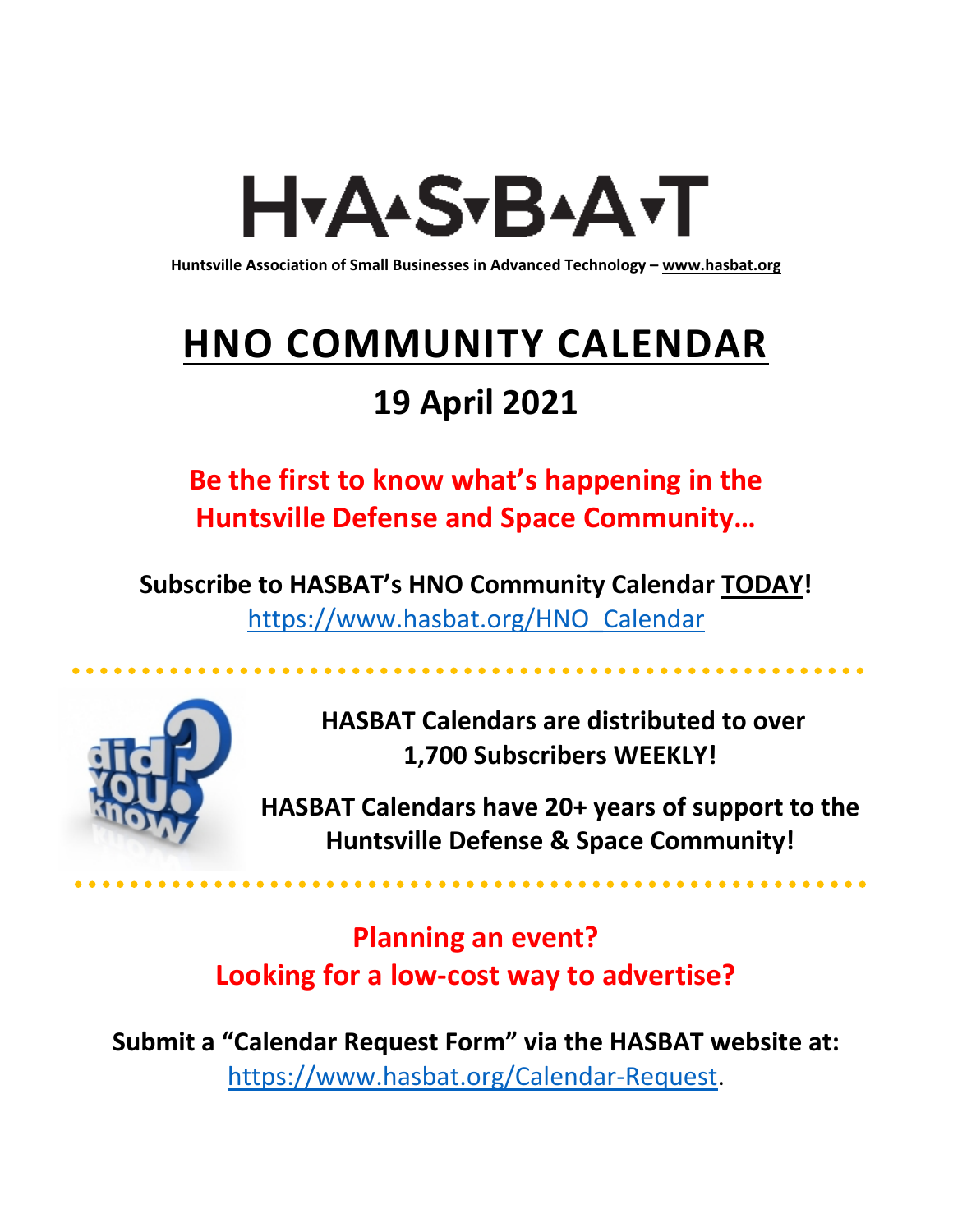

**HNO COMMUNITY CALENDAR**

### **19 APRIL 2021**

### **Table of Contents**

Instructions: Click CTRL+Enter to access any area(s) of interest, or scroll to the appropriate section

#### **NOTES TO THE CALENDAR**

- *For special event information, contact the appropriate protocol office.*
- *The POC data provided for each calendar entry represents the best information available.*
- *There is an Advanced Planning Calendar if you want to look ahead and avoid conflicts.*
- *Any updates or corrections, please email HASBAT at [calendar@hasbat.org.](mailto:calendar@hasbat.org)*



### **PROUDLY SERVING BUSINESSES IN THE HUNTSVILLE DEFENSE & SPACE COMMUNITY**

Page 2 of 11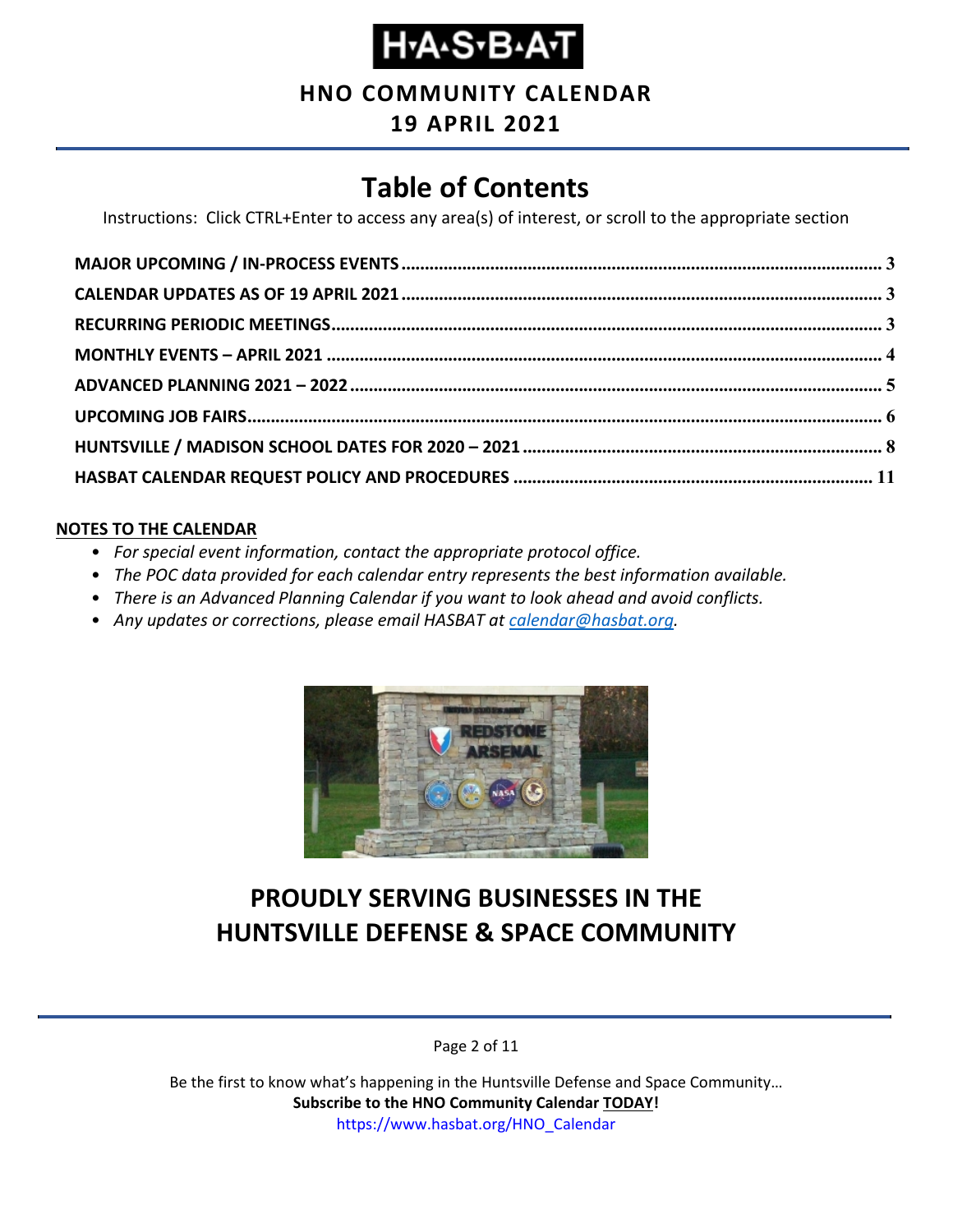**HNO COMMUNITY CALENDAR**

**19 APRIL 2021**

### <span id="page-2-0"></span>**MAJOR UPCOMING / IN-PROCESS EVENTS**

• **No major short-term events**

### <span id="page-2-1"></span>**CALENDAR UPDATES AS OF 19 APRIL 2021**

- **29 APR Through 2 MAY 21 (In Person): The Huntsville Championship.** Professional golf event in partnership with the city of Huntsville, The Ledges, and community and corporate supporters across North Alabama. The event will feature professional golfers from all over the world and will be FREE of charge for any veteran as well as feature an all-inclusive hospitality venue for our veterans throughout the week**.** More details and registration at: [https://huntsvillechampionship.com/.](https://huntsvillechampionship.com/) The cost is free for Veterans and \$10 for all others
- **11-13 MAY 2021 (Virtual): Missile Defense Agency Small Business Conference.** The MDA Small Business Programs Conference is designed to assist small and large contractors in doing business with MDA by providing information about opportunities to support the Missile Defense System requirements in upcoming procurements; provide opportunities for matchmaking with MDA Representatives, MDA Prime Contractors, other Government agencies and networking with small and large businesses. See the daily agenda and registration at: <https://catalystcenter.ecenterdirect.com/events/971468>. The cost is free

### <span id="page-2-2"></span>**RECURRING PERIODIC MEETINGS**

- Huntsville Accounting and Financial Women's Alliance (AFWA) Meeting: 3<sup>rd</sup> Tues. @1730, Terranova's [www.huntsvilleafwa.org](http://www.huntsvilleafwa.org/)
- **Air Force Association**: 3rd Thurs. @1730, details TBD [Brenda.armstrong@edwardjones.com](mailto:Brenda.armstrong@edwardjones.com)
- **Energy HSV**: Periodic Breakfast Meetings and Luncheons, for more information, contact Trisha Truitt [trisha.truitt@energyhuntsville.com](mailto:trisha.truitt@energyhuntsville.com) or Kecia Pierce [kecia.pierce@energyhuntsville.com](mailto:kecia.pierce@energyhuntsville.com) for details.
- **Huntsville Aerospace Marketing Association (HAMA) Membership Luncheon**: 2nd Fri. @1100 1300, Jackson Center – [reservations@hamaweb.org](mailto:reservations@hamaweb.org)
- **HASBAT Monthly Membership Meeting**: 1<sup>st</sup> Thurs. (2<sup>nd</sup> during Fed. Holidays) @0700-0830 or 1100-1300, Jackson Center – [www.hasbat.org/events](http://www.hasbat.org/events)
- **HASBAT Quarterly Training Session**: 1st Thurs. (2nd during Fed. Holidays) @0930-1100 (MARch, June, September, and December), Jackson Center and other venues per topic – [www.hasbat.org/events](http://www.hasbat.org/events)
- **International Cost Estimating & Analysis Association (ICEAA) Greater Alabama Chapter Workshop**: 2nd Tuesday – <http://www.iceaaonline.com/chapters/greater-alabama-chapter/>
- **Military Officers Association of America (MOAA)**: Last Wed of the Month @1100, Summit Club [csdowning@bellsouth.net](mailto:csdowning@bellsouth.net)

Page 3 of 11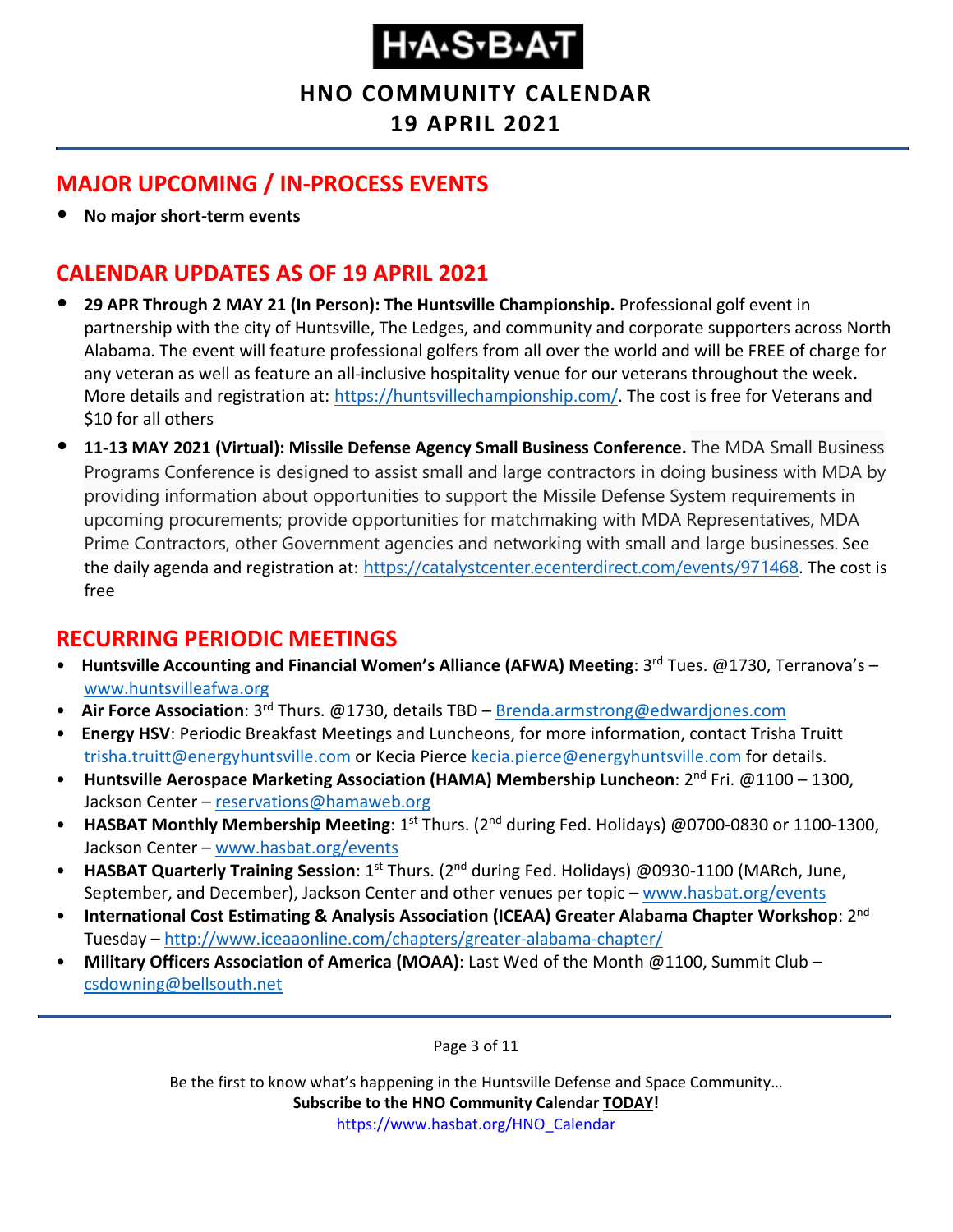**HNO COMMUNITY CALENDAR**

### **19 APRIL 2021**

- **North Alabama Veterans & Fraternal Organization Coalition (NAVFOC): 1<sup>st</sup> Weds., American Legion-Post** 229 – [www.navfoc.org](http://www.navfoc.org/)
- **National Contract Management Agency (NCMA) Monthly Meeting**: 3rd Thurs., Check website for time and location – [www.ncmahsv.org](http://www.ncmahsv.org/)
- **Project Management Institute North Alabama Chapter (PMI-NAC) Monthly Meeting:** Breakfast Meetings the first Thursday of every month at 7:30 AM in Redstone Federal Credit Union (RFCU) Atrium. Luncheon Meetings the third Tuesday of every month at 11:30 AM in Jackson Center. See website for details: [www.pmi-nac.org](http://www.pmi-nac.org/)
- **Rocket City Adjutants General Corps Regimental Association (RCAGCRA)**: 2nd Thurs. @1130-1300, Java Café – [sherenroberts@yahoo.com](mailto:sherenroberts@yahoo.com)
- **Redstone Arsenal (RSA) Mil. & Civ. Club (RSAMCC) Lunch**: 2nd Tues, @1000-1230, The Summit [www.rsacwc.org](http://www.rsacwc.org/)
- **Redstone Arsenal Sergeant Majors Association**: 3rd Thurs. @0630-0730, USAG HQ Conf. Rm. D101 for info go to [info@redstonesma.org](mailto:info@redstonesma.org) or their website at [http://www.redstonesma.org](http://www.redstonesma.org/)
- **Redstone Arsenal Warrant Officers Association**: 2nd Weds. @1130-1300, Bowling Alley [www.redstonewarrants.com](http://www.redstonewarrants.com/)
- **Society of American Military Engineers (SAME)**: 2nd Thurs., Redstone Federal Credit Union (RFCU 220 Wynn) – [tfoster@ssr-inc.com](mailto:tfoster@ssr-inc.com)
- **Vietnam Veterans of America (VVA) Chapter #1067**: 2nd Thurs. @1700, American Legion (Drake Ave.) [wharmon446@charter.net](mailto:wharmon446@charter.net)

### <span id="page-3-0"></span>**MONTHLY EVENTS – APRIL 2021**

- **20 APR 21 (Virtual): NASA Marshall Space Flight Center (MSFC) Partnership Forum.** You are invited to the initial meeting of the NASA MSFC Partnership Forum to be held virtually on April 20th from 9-11 am CST. It is sponsored by the MSFC Partnerships & Formulation Office. The purpose is to serve as a conduit for enhancing the partnerships process. See details and registration info at: [https://forms.gle/22MAp1eEMGz12RW39.](https://forms.gle/22MAp1eEMGz12RW39) The cost is free
- **20-21 APR 21 (Virtual): Team Aberdeen Proving Ground (APG) hosts the APG Advance Planning Briefing to Industry (APBI).** APG APBI is to describe for industry potential future contracting opportunities for mission areas that focus on: Command, Control, Communications, Computers, Cyber, Intelligence, Surveillance, and Reconnaissance; Research and Development; Test and Evaluation; Chemical and Biological Defense; and APG Garrison. The event will be held virtually via MS Teams. See details at: [https://beta.sam.gov/opp/3a373cfeef8542e7b060329f53f8efb9/view?keywords=APBI&sort=](https://beta.sam.gov/opp/3a373cfeef8542e7b060329f53f8efb9/view?keywords=APBI&sort=-relevance&index=opp&is_active=true&page=1) [relevance&index=opp&is\\_active=true&page=1.](https://beta.sam.gov/opp/3a373cfeef8542e7b060329f53f8efb9/view?keywords=APBI&sort=-relevance&index=opp&is_active=true&page=1) The cost is free

Page 4 of 11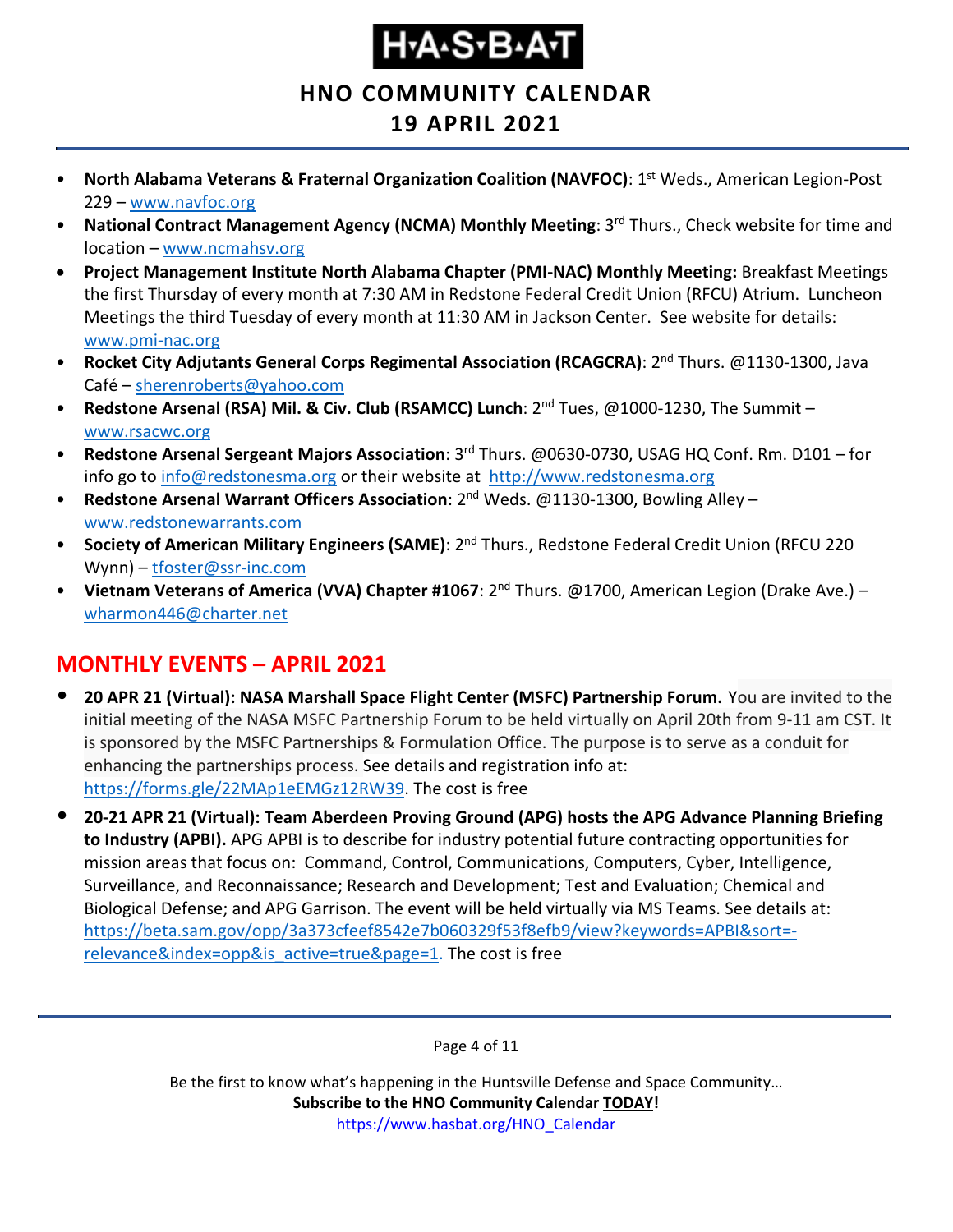**HNO COMMUNITY CALENDAR**

### **19 APRIL 2021**

- **20 and 22 APR 21 (Virtual): Government Contracting Accounting Basics 101.** Sponsored by the Catalyst Center for Business & Entrepreneurship, this two-part free webinar runs from 3-5pm CST on 20 and 22 April. It offers attendees proven methods for configuring QuickBooks Desktop to pass a DCAA accounting system review. Participants will receive resources for planning their own compliant accounting system. More details and registration at: [https://catalystcenter.ecenterdirect.com/events/971482.](https://catalystcenter.ecenterdirect.com/events/971482) The cost is free.
- **22 APR 21 (Virtual): HR for Government Contractors.** This presentation is sponsored by the Huntsville Small Business Development Center (SBDC). Join the HR professionals from Rocket City HR Consulting to help you keep your company in compliance with Federal rules and regulations and runs from 11:00 – 1:00 pm. Sign-up at: [https://asbdc.ecenterdirect.com/events/8817.](https://asbdc.ecenterdirect.com/events/8817) The cost is free
- **29 APR 21 (Virtual): Small Business Certifications Workshop.** Sponsored by The Catalyst, learn more about the small business certifications available, eligibility requirements, and how to apply for them. Intended audience is for economically-disadvantaged small business' or low-income individuals. The session runs from 3:00-5:00 pm CST. More details and registration at: [https://catalystcenter.ecenterdirect.com/events/971461.](https://catalystcenter.ecenterdirect.com/events/971461) The cost is free
- **29 APR 21 (Virtual): DFARS Business System Audits – What to Expect Webinar.** Sponsored by Redstone Government Consulting, Inc (RGCI), this free webinar runs from 11am-12pm CST and offers attendees an overview of DFARS Business System Audits, general requirements, the audit process, auditor expectations, and recommended contractor actions to prepare. The instructor is Robert (Bob) Eldridge, CPA who is a Director at RCGI and worked in DCAA for over 32 years. More details and registration at: [https://hubs.ly/H0JRjZ70.](https://hubs.ly/H0JRjZ70) The cost is free.
- **29 APR Through 2 MAY 21 (In Person): The Huntsville Championship.** Professional golf event in partnership with the city of Huntsville, The Ledges, and community and corporate supporters across North Alabama. The event will feature professional golfers from all over the world and will be FREE of charge for any veteran as well as feature an all-inclusive hospitality venue for our veterans throughout the week**.** More details and registration at: [https://huntsvillechampionship.com/.](https://huntsvillechampionship.com/) The cost is free for Veterans and \$10 for all others.

### <span id="page-4-0"></span>**ADVANCED PLANNING 2021 – 2022**

#### **NEAR TERM MAY 2021 – JUNE 2021:**

- **6 MAY 21 (In Person): HASBAT Membership Luncheon**. HASBAT sponsors a membership luncheon from 11:30 – 1:00 PM at the Jackson Center. The guest speaker is Mr. Jeffrey Langhout, the Director of the U.S. Army Combat Capabilities Development Command Aviation & Missile Center. See [www.hasbat.org/events](http://www.hasbat.org/events)
- **11-13 MAY 2021 (Virtual): Missile Defense Agency Small Business Conference.** The MDA Small Business Programs Conference is designed to assist small and large contractors in doing business with MDA by

Page 5 of 11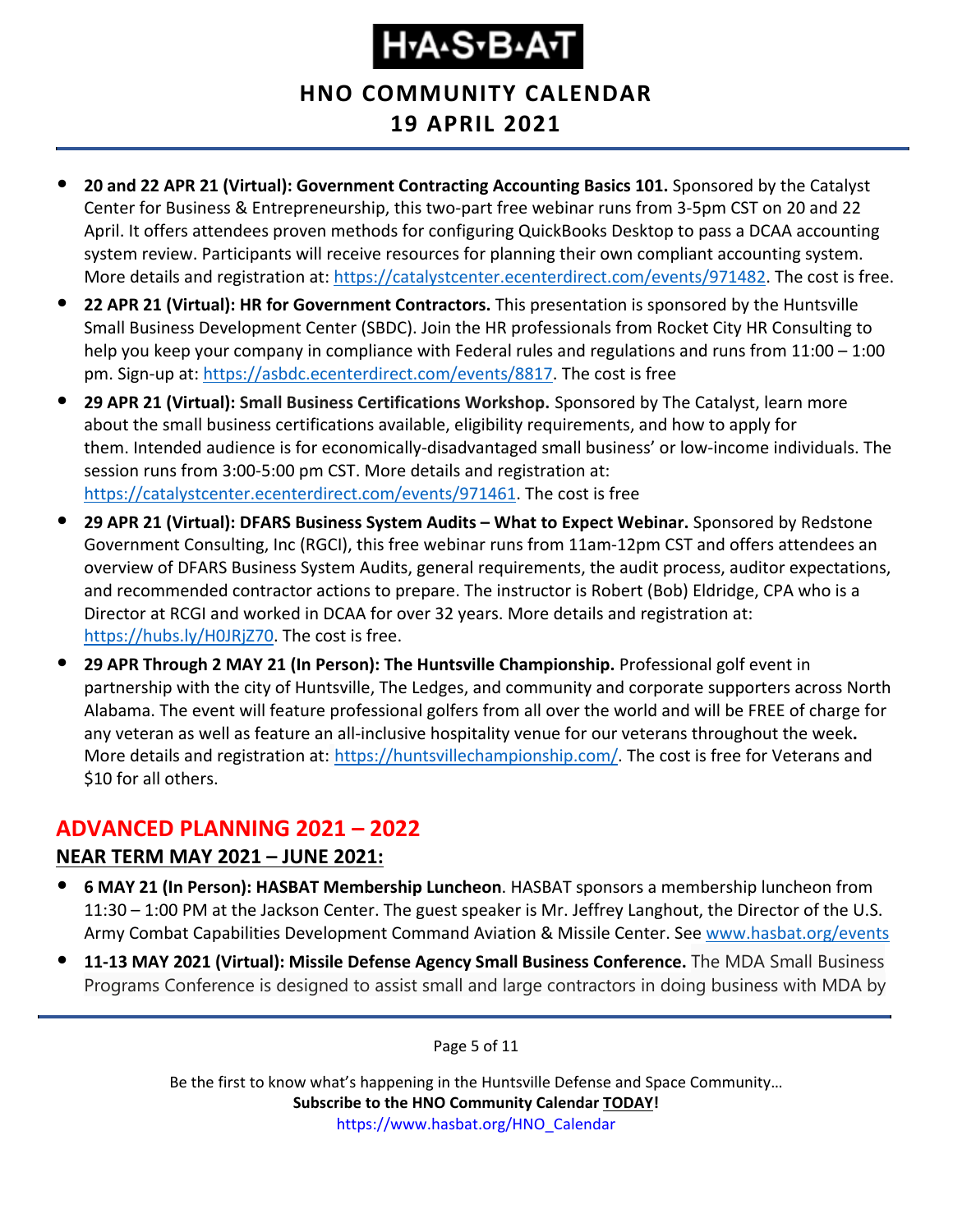### **HNO COMMUNITY CALENDAR 19 APRIL 2021**

providing information about opportunities to support the Missile Defense System requirements in upcoming procurements; provide opportunities for matchmaking with MDA Representatives, MDA Prime Contractors, other Government agencies and networking with small and large businesses. See the daily agenda and registration at: <https://catalystcenter.ecenterdirect.com/events/971468>. The cost is free

- **3 JUN 21 (In Person): HASBAT Membership Luncheon**. HASBAT sponsors a membership luncheon from 11:30 – 1:00 PM at the Jackson Center. The guest speaker is COL Guy Yelverton III, the PM for Strategic and Operational Rockets and Missiles. See [www.hasbat.org/events](http://www.hasbat.org/events)
- **21-22 JUN 21 (In Person): Aircraft Survivability Equipment Symposium**, Kissimee, FL. For registration go to:<https://s7.goeshow.com/aaaa/missionsolutions/2021/registration.cfm>
- **23 JUN 21 (TBD): Huntsville Chamber of Commerce Best Places to Work Awards**, Von Braun Center

#### **LONGER TERM JULY 2021+**

- **10-12 AUG 21 (In Person and Virtual): Space and Missile Defense Symposium**. The theme is: Integration of Space and Missile Defense Capabilities Across All Domains. Registration link is at: [https://www.smdsymposium.org.](https://www.smdsymposium.org/)
- **17-18 AUG 21 (In Person): 32nd AUVSI Pathfinder Chapter Symposium.** This two-day event is open to the public at the Huntsville Space and Rocket Center and is the place to be to learn about the history of unmanned systems, emerging requirements, and future funding. For more information and registration see: [https://auvsipathfinder.com](https://auvsipathfinder.com/)
- **28-30 SEP 21 (In Person): National Cyber Summit**, Von Braun Center South Hall, 700 Monroe Street, Huntsville AL 35801, More information at [www.nationalcybersummit.com.](http://www.nationalcybersummit.com/)
- **15-17 NOV 21 (In Person): 2021 Joseph P. Cribbins Training, Equipping and Sustainment Symposium** "Synchronizing Across the Army Aviation Enterprise" at the Von Braun Center. It is sponsored by the Army Aviation Association of America. For more information and registration go to: <https://s15.a2zinc.net/clients/aaaa/TASS2020/Public/Enter.aspx>

### <span id="page-5-0"></span>**UPCOMING JOB FAIRS**

- Huntsville Chamber of Commerce Job Fair Link: [https://hsvchamber.org/departments/workforce](https://hsvchamber.org/departments/workforce-education/career-fairs/)[education/career-fairs/](https://hsvchamber.org/departments/workforce-education/career-fairs/)
- Huntsville Job Fairs Google Link: [https://www.google.com/search?source=hp&ei=tIkWXYqcBLGOggf1qamIBw&q=huntsville+job+fairs&oq=](https://www.google.com/search?source=hp&ei=tIkWXYqcBLGOggf1qamIBw&q=huntsville+job+fairs&oq=huntsville+job+fairs&gs_l=psy-ab.3..0j0i22i30l2.1976.6389..6885...1.0..0.106.1483.20j1......0....1..gws-wiz.....8..35i39j0i131j0i20i263.QNPeuRdHMI0&ibp=htl;jobs&sa=X&ved=2ahUKEwjd5q25ko3jAhXmUt8KHWsmB5MQiYsCKAF6BAgFEBA#fpstate=tldetail&htidocid=pbp-9beJRfv9iMRDAAAAAA%3D%3D&htivrt=jobs) [huntsville+job+fairs&gs\\_l=psy-ab.3..0j0i22i30l2.1976.6389..6885...1.0..0.106.1483.20j1......0....1..gws-](https://www.google.com/search?source=hp&ei=tIkWXYqcBLGOggf1qamIBw&q=huntsville+job+fairs&oq=huntsville+job+fairs&gs_l=psy-ab.3..0j0i22i30l2.1976.6389..6885...1.0..0.106.1483.20j1......0....1..gws-wiz.....8..35i39j0i131j0i20i263.QNPeuRdHMI0&ibp=htl;jobs&sa=X&ved=2ahUKEwjd5q25ko3jAhXmUt8KHWsmB5MQiYsCKAF6BAgFEBA#fpstate=tldetail&htidocid=pbp-9beJRfv9iMRDAAAAAA%3D%3D&htivrt=jobs)

Page 6 of 11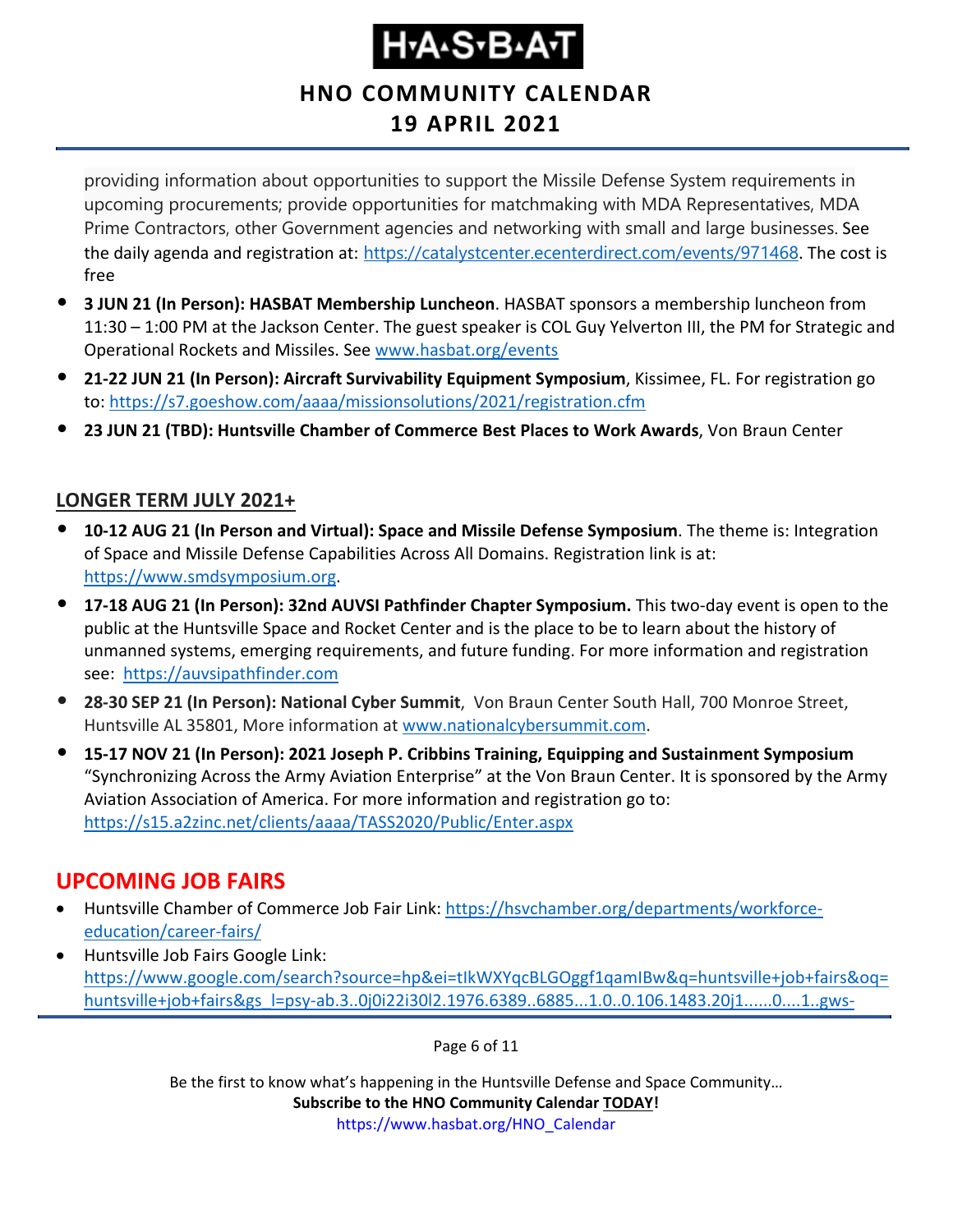### **HNO COMMUNITY CALENDAR**

### **19 APRIL 2021**

[wiz.....8..35i39j0i131j0i20i263.QNPeuRdHMI0&ibp=htl;jobs&sa=X&ved=2ahUKEwjd5q25ko3jAhXmUt8KH](https://www.google.com/search?source=hp&ei=tIkWXYqcBLGOggf1qamIBw&q=huntsville+job+fairs&oq=huntsville+job+fairs&gs_l=psy-ab.3..0j0i22i30l2.1976.6389..6885...1.0..0.106.1483.20j1......0....1..gws-wiz.....8..35i39j0i131j0i20i263.QNPeuRdHMI0&ibp=htl;jobs&sa=X&ved=2ahUKEwjd5q25ko3jAhXmUt8KHWsmB5MQiYsCKAF6BAgFEBA#fpstate=tldetail&htidocid=pbp-9beJRfv9iMRDAAAAAA%3D%3D&htivrt=jobs) [WsmB5MQiYsCKAF6BAgFEBA#fpstate=tldetail&htidocid=pbp-9beJRfv9iMRDAAAAAA%3D%3D&htivrt=jobs](https://www.google.com/search?source=hp&ei=tIkWXYqcBLGOggf1qamIBw&q=huntsville+job+fairs&oq=huntsville+job+fairs&gs_l=psy-ab.3..0j0i22i30l2.1976.6389..6885...1.0..0.106.1483.20j1......0....1..gws-wiz.....8..35i39j0i131j0i20i263.QNPeuRdHMI0&ibp=htl;jobs&sa=X&ved=2ahUKEwjd5q25ko3jAhXmUt8KHWsmB5MQiYsCKAF6BAgFEBA#fpstate=tldetail&htidocid=pbp-9beJRfv9iMRDAAAAAA%3D%3D&htivrt=jobs)

Page 7 of 11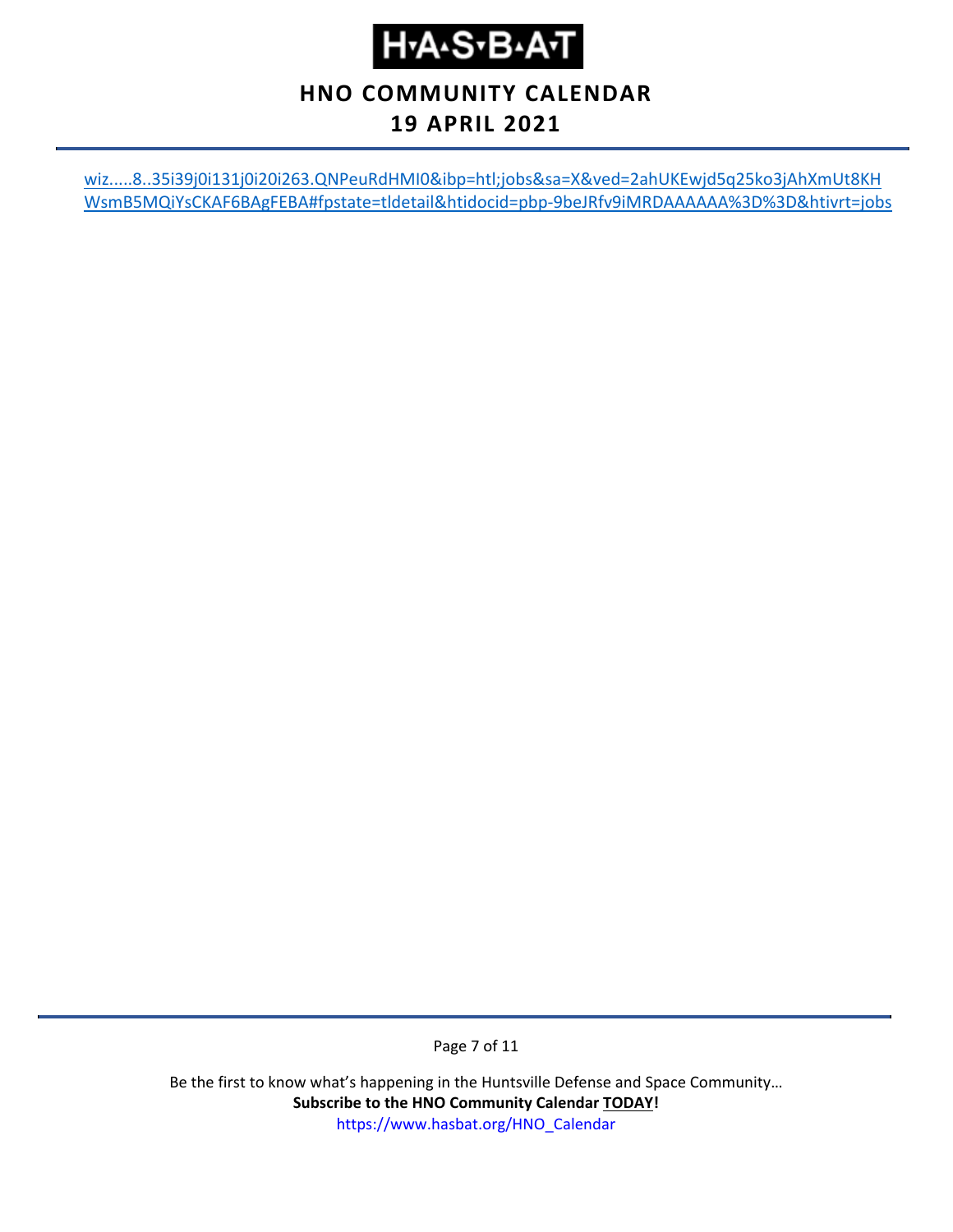**HNO COMMUNITY CALENDAR**

**19 APRIL 2021**

#### <span id="page-7-0"></span>**HUNTSVILLE / MADISON SCHOOL DATES FOR 2020 – 2021**



As of 6/4/2020

#### Page 8 of 11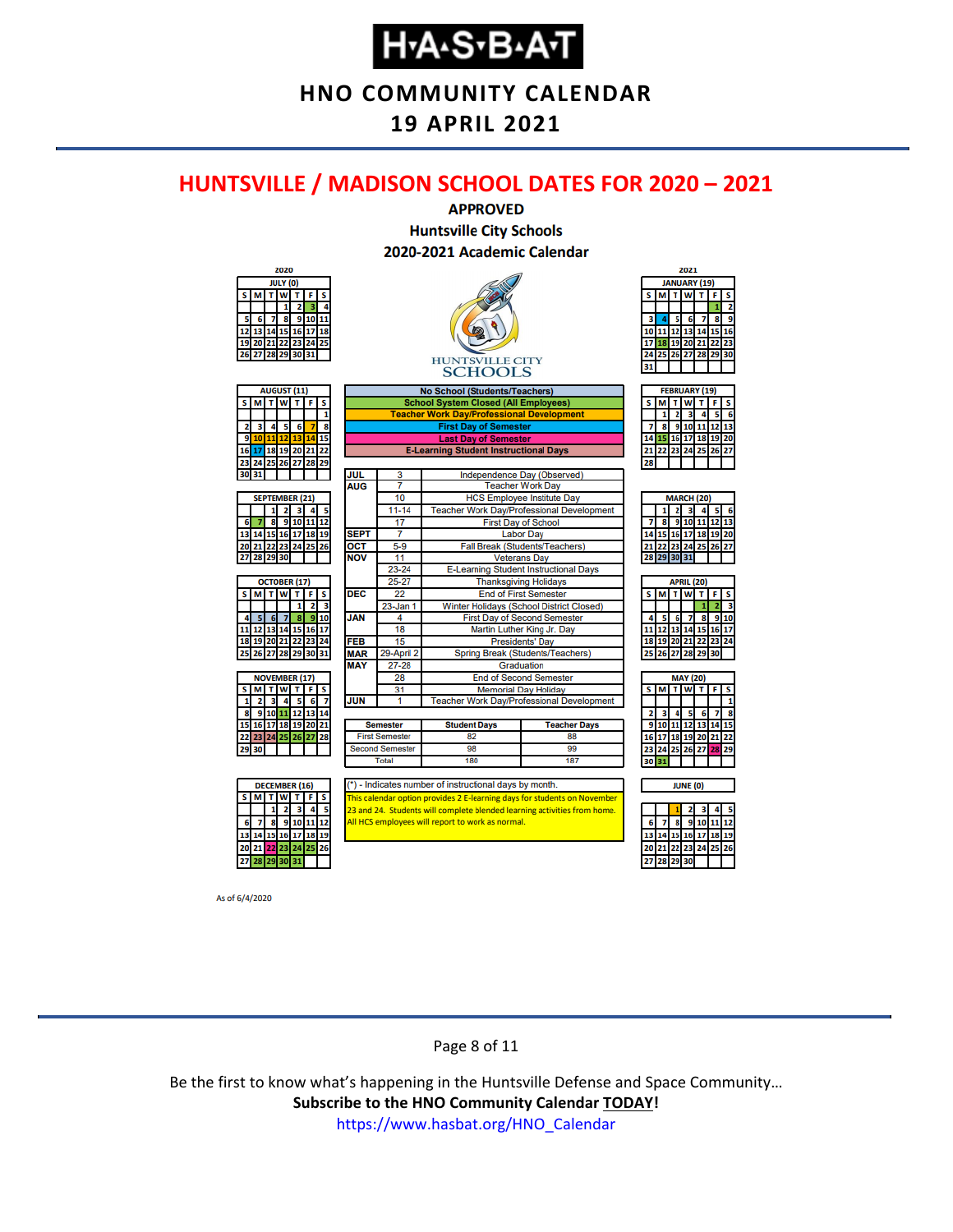**HNO COMMUNITY CALENDAR**

#### **19 APRIL 2021**

### **MADISON CITY SCHOOLS CALENDAR**

2020-2021 211 Celtic Drive Madison, AL 35758

FAX: 256-464-8291



Page 9 of 11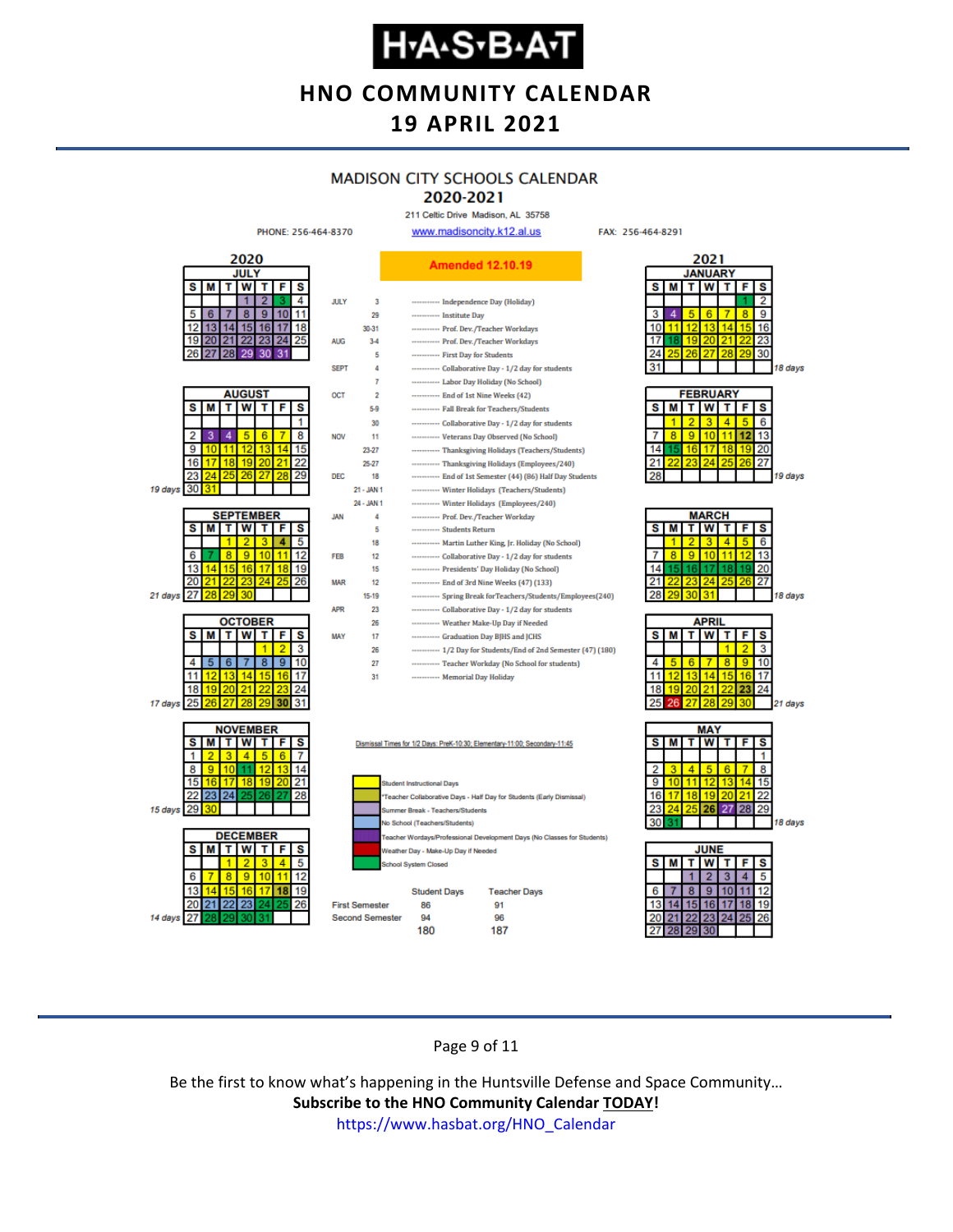### ҤѦӠѵЪѦ

**HNO COMMUNITY CALENDAR**

### **19 APRIL 2021**

#### **MADISON COUNTY SCHOOLS CALENDAR**

#### 2020-2021

**FIRST SEMESTER - 88 DAYS** 

www.mcssk12.org

Phone: 256-852-2557

| 2020             |    |    |                |    |    |    |  |
|------------------|----|----|----------------|----|----|----|--|
| <b>JULY</b>      |    |    |                |    |    |    |  |
| S<br>s<br>F<br>М |    |    |                |    |    |    |  |
|                  |    |    |                | 2  |    |    |  |
| 5                | 6  |    | 8              | ٥  |    |    |  |
| 12               | 13 |    | 15             | 16 |    | 18 |  |
| 19               | 20 | 21 | 22 23          |    | 24 | 25 |  |
|                  |    |    | 26 27 28 29 30 |    | 31 |    |  |

| <b>AUGUST</b> |    |    |                   |    |    |    |  |
|---------------|----|----|-------------------|----|----|----|--|
| s             | М  | T. | W                 |    | F  | S  |  |
|               |    |    |                   |    |    |    |  |
| 2             | 3  | 4  | 5                 | 6  |    | 8  |  |
| 9             | 10 | 11 | $12 \overline{ }$ | 13 | Δ  | 15 |  |
| 16            | 17 | 18 | 19 20             |    | 21 | 22 |  |
| 23            | 24 |    | 25 26 27          |    | 28 | 29 |  |
| 30            | 31 |    |                   |    |    |    |  |

| <b>SEPTEMBER</b> |    |                  |          |  |    |    |  |  |  |
|------------------|----|------------------|----------|--|----|----|--|--|--|
| s                | М  | W<br>F<br>S<br>т |          |  |    |    |  |  |  |
|                  |    |                  | 2        |  |    |    |  |  |  |
| 6                |    | 8                | ٥        |  |    | 12 |  |  |  |
| 13               |    | 15 <sup>1</sup>  | 16       |  | 18 | g  |  |  |  |
| 20               | 21 |                  | 22 23 24 |  | 25 | 26 |  |  |  |
| 27               | 28 | 29 <sub>1</sub>  | 30       |  |    |    |  |  |  |







| AUG 5-7       |                |                | Staff Development / Workday                  |            |  |  |  |  |  |
|---------------|----------------|----------------|----------------------------------------------|------------|--|--|--|--|--|
|               |                | $10 - 18$      | Staff Development / Workday                  |            |  |  |  |  |  |
|               | 19             |                | <b>First Day of School</b>                   |            |  |  |  |  |  |
| <b>SEP</b>    | $\overline{7}$ |                | <b>Labor Day</b>                             |            |  |  |  |  |  |
| OCT 5-9       |                |                | Fall Break (Students/Teachers)               |            |  |  |  |  |  |
|               |                | $8 - 9$        | Fall Break (employees)                       |            |  |  |  |  |  |
| <b>NOV 11</b> |                |                | Veteran's Day                                |            |  |  |  |  |  |
|               |                | $24 - 27$      | Thanksgiving Break (Students/Teachers)       |            |  |  |  |  |  |
|               |                | $25 - 27$      | Thanksgiving Break (employees)               |            |  |  |  |  |  |
|               |                | DEC 22 -Jan 1  | <b>Winter Break</b>                          |            |  |  |  |  |  |
|               |                |                |                                              |            |  |  |  |  |  |
|               |                |                | <b>SECOND SEMESTER - 88 DAYS</b>             |            |  |  |  |  |  |
| JAN           | 18             |                | Martin Luther King Jr Day                    |            |  |  |  |  |  |
|               | 19             |                | <b>Second Semester Begins</b>                |            |  |  |  |  |  |
| <b>FEB</b> 15 |                |                | <b>President's Day</b>                       |            |  |  |  |  |  |
|               |                | MAR 29 - APR 2 | Spring Break (Students/Teachers)             |            |  |  |  |  |  |
| APR 1-2       |                |                | Spring Break (Employees)                     |            |  |  |  |  |  |
| MAY 25 -26    |                |                | <b>GRADUATIONS</b>                           |            |  |  |  |  |  |
|               | 28             |                | <b>Last Day of School</b>                    |            |  |  |  |  |  |
|               | 31             |                | <b>Memorial Day</b>                          |            |  |  |  |  |  |
| JUN           | -1             |                | <b>Teacher Workdays</b>                      |            |  |  |  |  |  |
|               |                |                |                                              |            |  |  |  |  |  |
|               |                |                | <b>Progress Report and Report Card Dates</b> |            |  |  |  |  |  |
|               |                | Grading        | Progress                                     | Report     |  |  |  |  |  |
|               |                | Period         | Report                                       | Card       |  |  |  |  |  |
|               |                | 1              | 9/17/2020                                    | 10/29/2020 |  |  |  |  |  |
|               |                | 2              | 12/1/2020                                    | 1/21/2021  |  |  |  |  |  |
|               |                | 3              | 2/18/2021                                    | 3/25/2021  |  |  |  |  |  |
|               |                | 4              | 4/29/2021                                    | 6/3/2021   |  |  |  |  |  |
|               |                |                | 4/10 Work Weeks                              |            |  |  |  |  |  |
|               |                |                | .                                            |            |  |  |  |  |  |

| No School                       |
|---------------------------------|
| School System Closed            |
| Workday / Staff Development Day |
| Student Instructional Day       |
| E-learning                      |

Half Day **BOARD APPROVED** June 25, 2020

|                       | 2021 |    |                 |    |    |  |  |  |  |  |
|-----------------------|------|----|-----------------|----|----|--|--|--|--|--|
| <b>JANUARY</b>        |      |    |                 |    |    |  |  |  |  |  |
| S<br>S<br>W<br>F<br>M |      |    |                 |    |    |  |  |  |  |  |
|                       |      |    |                 |    | 2  |  |  |  |  |  |
|                       | 5    | 6  |                 | 8  | 9  |  |  |  |  |  |
|                       | 12   | 13 | 14              | 15 | 16 |  |  |  |  |  |
|                       | 19   | 20 | $\overline{21}$ | 22 | 23 |  |  |  |  |  |
| 25                    | 26   | 27 | 28              | 29 | 30 |  |  |  |  |  |
|                       |      |    |                 |    |    |  |  |  |  |  |
|                       |      |    |                 |    |    |  |  |  |  |  |

| <b>FEBRUARY</b> |   |    |                 |    |    |    |  |  |  |
|-----------------|---|----|-----------------|----|----|----|--|--|--|
| s               | M |    | <b>TWT</b>      |    | F  | s  |  |  |  |
|                 |   |    | 3               |    |    | ĥ  |  |  |  |
|                 | R | 9) | 10              |    | 12 | 13 |  |  |  |
|                 |   | 16 | 17 <sup>1</sup> | 18 | 19 | 20 |  |  |  |
|                 |   |    | 23 24 25 26 27  |    |    |    |  |  |  |
|                 |   |    |                 |    |    |    |  |  |  |

| <b>MARCH</b> |                 |    |    |    |    |    |  |  |  |
|--------------|-----------------|----|----|----|----|----|--|--|--|
| s            | M               | т  | W  | т  | F  | S  |  |  |  |
|              |                 | 2  |    |    |    | 6  |  |  |  |
|              | 8               | 9  | 10 |    | 12 |    |  |  |  |
| 14           | 15              | 16 | 17 | 18 | 19 | 20 |  |  |  |
| 21           | 22 <sub>1</sub> | 23 | 24 | 25 | 26 | 27 |  |  |  |
|              | 28 29 30 31     |    |    |    |    |    |  |  |  |
|              |                 |    |    |    |    |    |  |  |  |

| APRIL |                 |           |             |    |    |    |  |  |  |
|-------|-----------------|-----------|-------------|----|----|----|--|--|--|
| s     | М               |           | W           |    | F  | s  |  |  |  |
|       |                 |           |             |    |    | 3  |  |  |  |
| 4     | 5               | 6         |             | 8  | 9  | 10 |  |  |  |
| 11    | 12 <sup>1</sup> | 13        | 14          | 15 | 16 | 17 |  |  |  |
| 18    |                 |           | 19 20 21 22 |    | 23 | 24 |  |  |  |
| 25    | 26              | <b>27</b> | 28          | 29 | 30 |    |  |  |  |
|       |                 |           |             |    |    |    |  |  |  |





#### **QUESTIONS OR COMMENTS… EMAIL: [Calendar@HASBAT.org](mailto:calendar@hasbat.org)**

Page 10 of 11